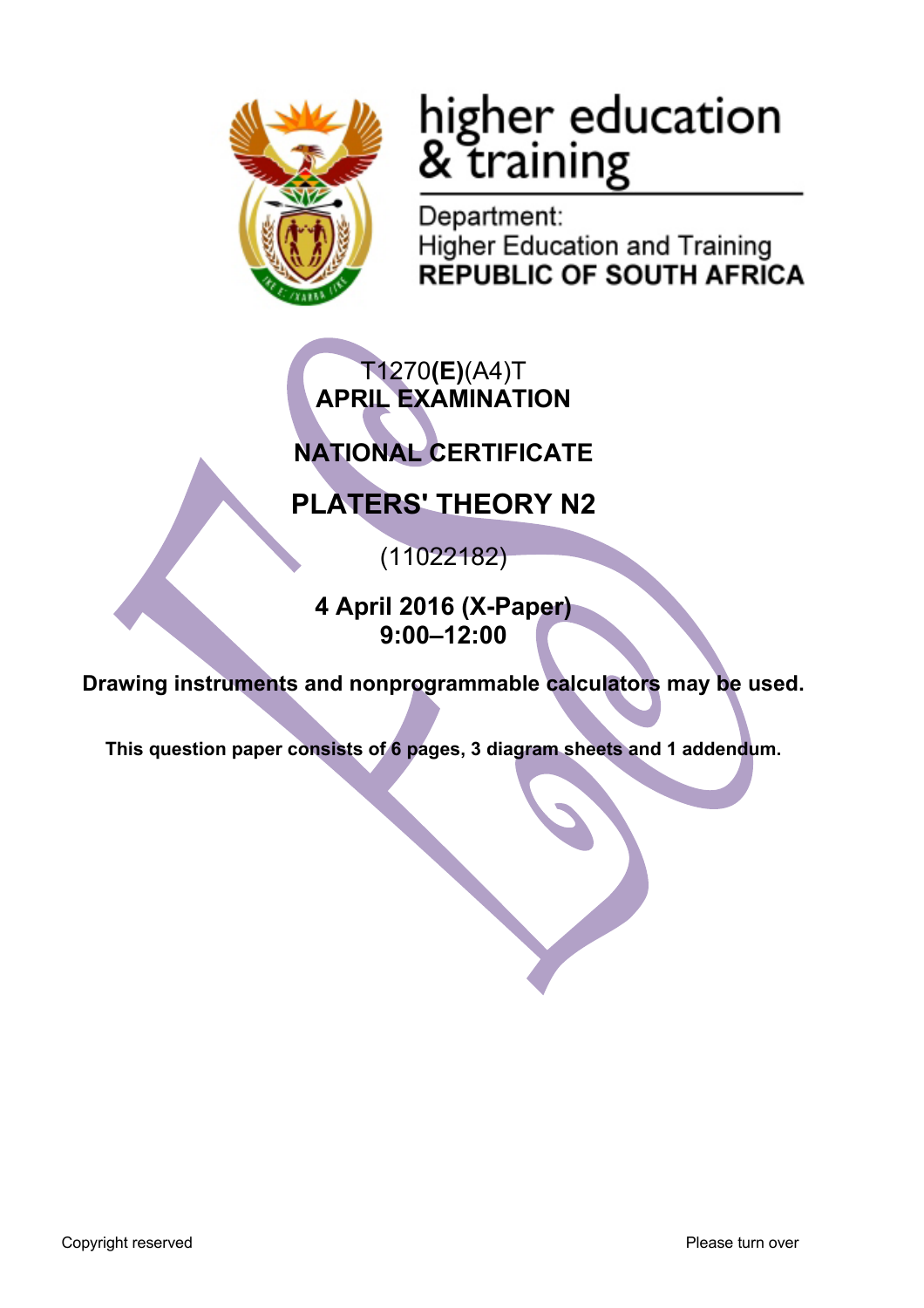# **DEPARTMENT OF HIGHER EDUCATION AND TRAINING REPUBLIC OF SOUTH AFRICA**

# NATIONAL CERTIFICATE PLATERS' THEORY N2 TIME: 3 HOURS MARKS: 100

# **INSTRUCTIONS AND INFORMATION**

- 1. Answer ALL the questions.
- 2. Read ALL the questions carefully.
- 3. Number the answers according to the numbering system used in this question paper.
- 4. Freehand drawings must be done in pencil and must be neat and reasonably large.
- 5. Write neatly and legibly.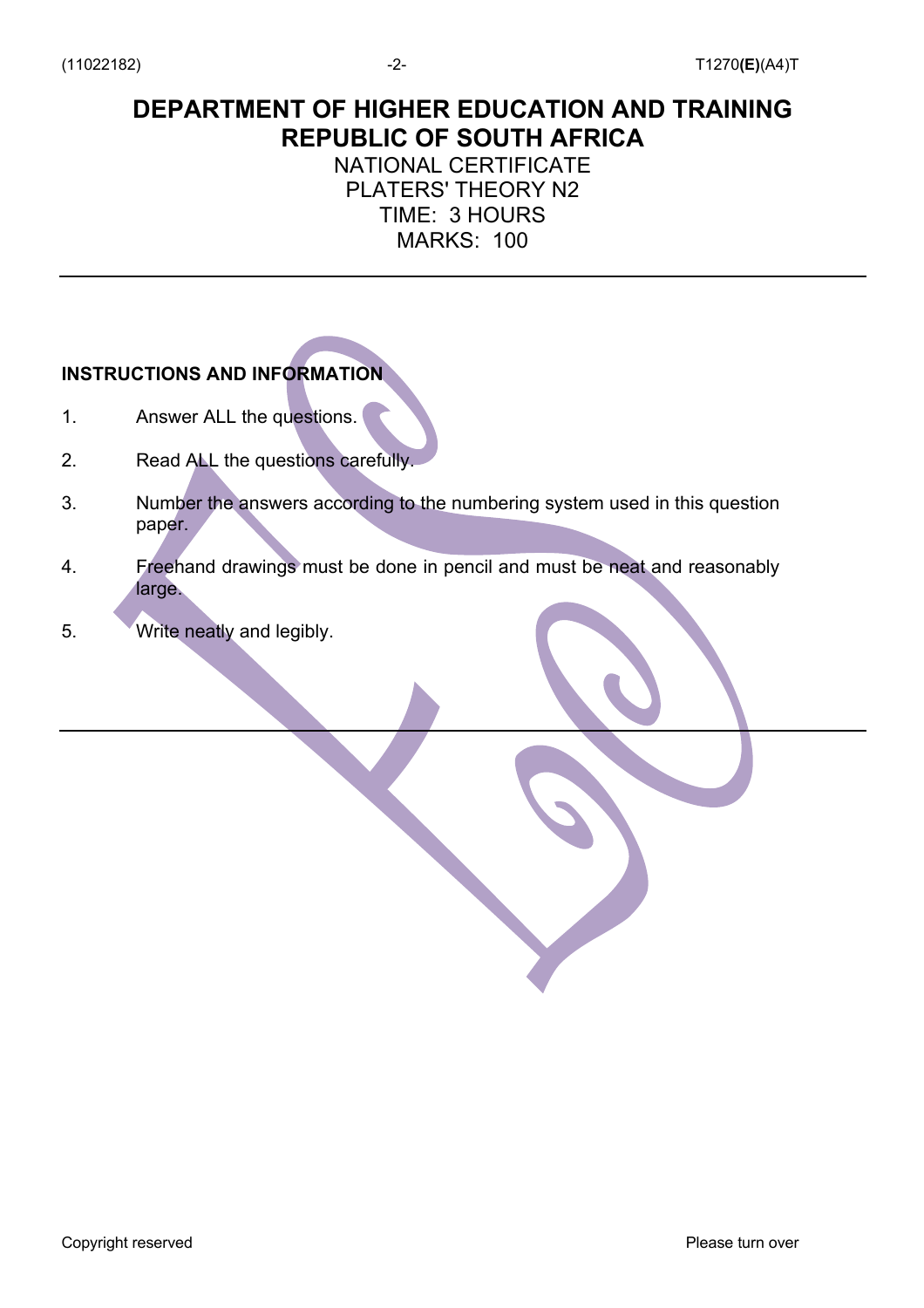## **QUESTION 1: MACHINES**

| 1.1 | FIGURE 1, DIAGRAM SHEET A (attached), shows a punch, shear and              |  |  |  |  |  |  |  |  |
|-----|-----------------------------------------------------------------------------|--|--|--|--|--|--|--|--|
|     | cropping machine. Label the components indicated with the letters (A–E) and |  |  |  |  |  |  |  |  |
|     | write the answer next to each letter (A–E) in the ANSWER BOOK.              |  |  |  |  |  |  |  |  |

| 1.2 | State THREE safety precautions to be observed when working with the |  |  |  |  |  |  |
|-----|---------------------------------------------------------------------|--|--|--|--|--|--|
|     | reciprocating power saw.                                            |  |  |  |  |  |  |

1.3 Briefly describe the use of the pedestal grinding machine. (3)

# **QUESTION 2: ROLLING AND BENDING**

| 2.1 |               |  | Briefly describe, with the aid of freehand drawings, how pyramid bending rolls |  |
|-----|---------------|--|--------------------------------------------------------------------------------|--|
|     | bend a plate. |  |                                                                                |  |

2.2 FIGURE 2, DIAGRAM SHEET A (attached), shows a top view of an angleiron frame.

> Make a detailed drawing of the length of the angle iron before it is bent to the frame. Indicate the allowances for the material thickness to be considered. (5)

**[10]**

**[10]**

# **QUESTION 3: JOINING OF ROLLED STEEL SECTIONS**

| 3.1 | State THREE advantages with which a well-designed welding jig should<br>comply.                                                           | (3)         |
|-----|-------------------------------------------------------------------------------------------------------------------------------------------|-------------|
| 3.2 | Illustrate, by means of a neat, freehand drawing, a method to join an angle<br>iron to an H-profile.                                      | (3)         |
| 3.3 | FIGURE 3, DIAGRAM SHEET B (attached), shows two plates that have to be<br>welded together.                                                |             |
|     | Make a freehand drawing of a device made of scrap metal available in the<br>workshop to bring the two plates closer together for welding. | (4)<br>[10] |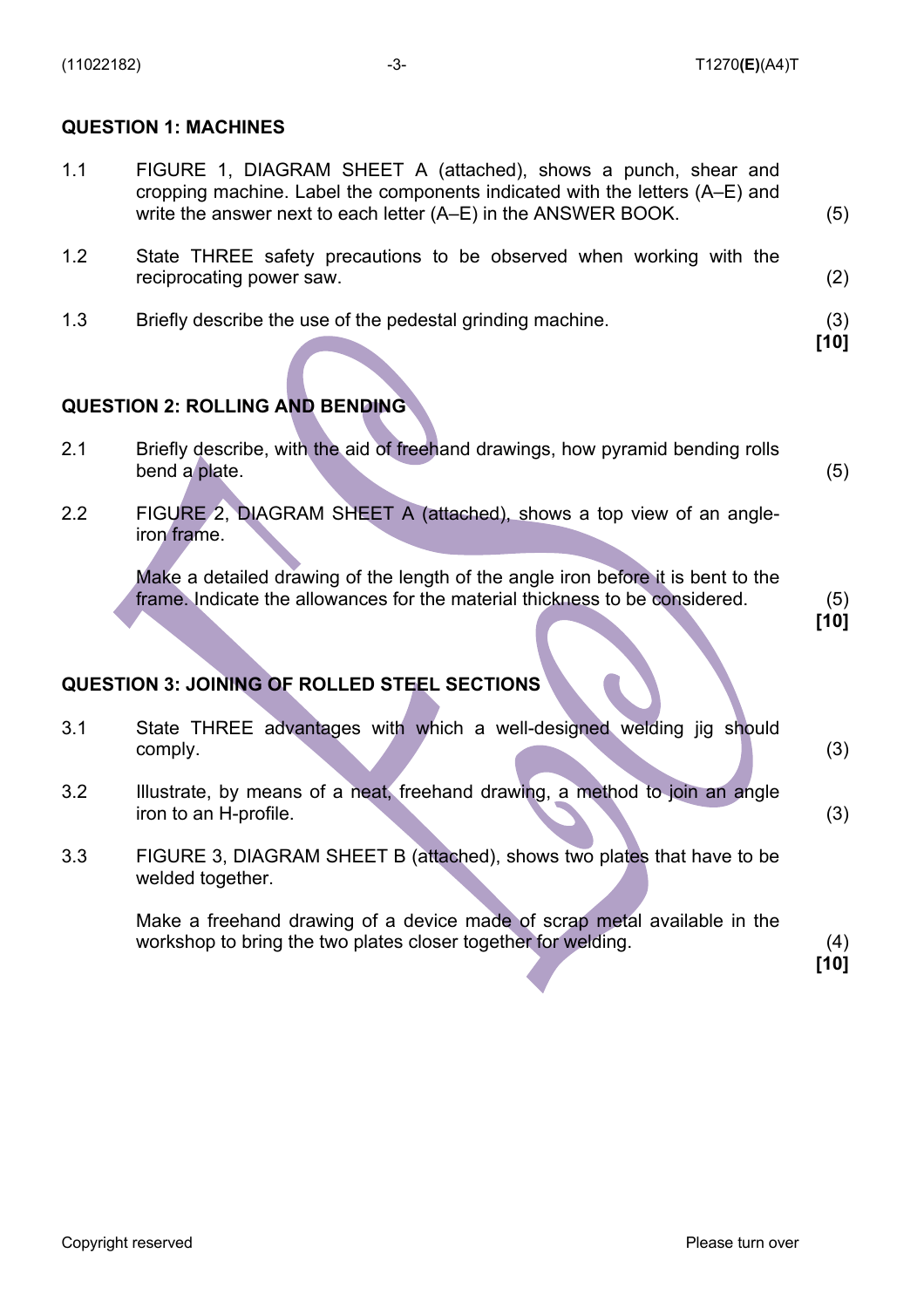### **QUESTION 4: GENERAL PIPEWORK**

4.1 FIGURE 4, DIAGRAM SHEET B (attached), shows an outside view of a centre finder.

> Name the parts indicated by the letters. Write only the answer next to the letter (A–D) in the ANSWER BOOK. (4)

4.2 FIGURE 5, DIAGRAM SHEET C (attached), shows a pipe reducer.

Briefly describe how to go about marking off a pipe for cutting when making a pipe reducer. (6)

**[10]**

# **QUESTION 5: STEEL STRUCTURES**

FIGURE 6, DIAGRAM SHEET C (attached), shows a part of a steel roof truss. Label the parts indicated by the letters (A–F), by writing only the answer next to the letter (A–F) in the ANSWER BOOK. **[6]**

# **QUESTION 6: TEMPLATES**

- 6.1 Make a freehand drawing of a steel bushed template.
- 6.2 Give TWO reasons for the use of templates.
- 6.3 State TWO advantages of templates.

(3 x 2) **[6]**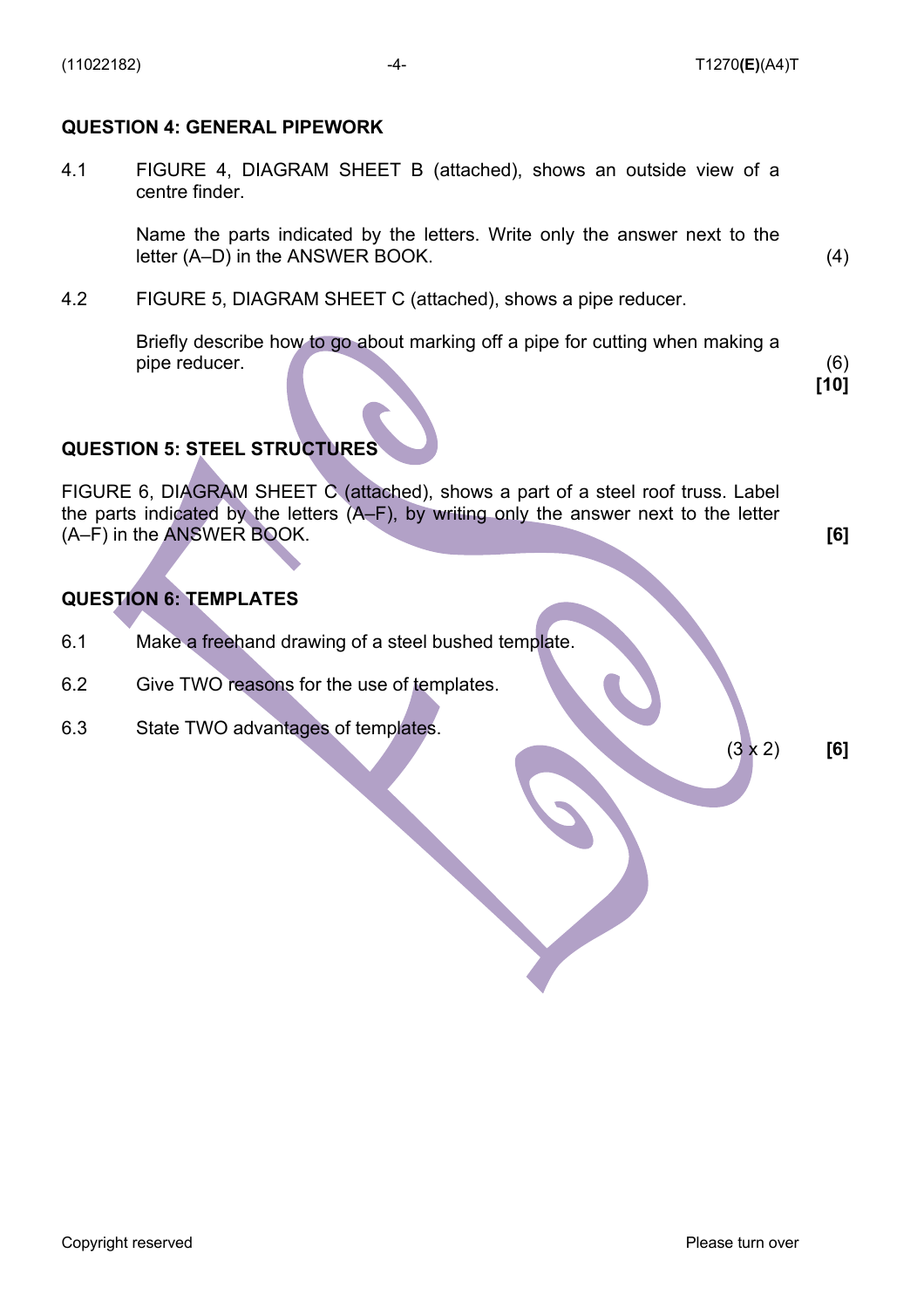### **QUESTION 7: METALS**

- 7.1 What is a *non-ferrous metal.* (1)
- 7.2 A number of options are given below. Write down the most correct answer next to the question number (7.2) in the ANSWER BOOK.

The process used to reduce the brittleness of a fully hardened center punch is called …

- A annealing.
- B tempering.
- $\mathcal{C}$ quenching.
- D. normalising. (1) (1)

7.3 Indicate whether the following statements are TRUE or FALSE. Choose the answer and write only 'true' or 'false' next to the question number (7.3.1–7.3.3) in the ANSWER BOOK.

- 7.3.1 Vanadium refines the grain structure and increases the bending resistance, wear resistance and fatigue resistance of steel.
- 7.3.2 Silicon increases the resistance to fatigue and the toughness of steel.
- 7.3.3 Chrome improves the strength, increases the temperature required for effective hardening and the wear resistance of steel.

### $(3 \times 2)$  (6)  **[8]**

### **QUESTION 8: GAS WELDING AND CUTTING**

| 8.1 | Name FOUR factors that influence the quality of oxyacetylene welding. | (4)         |
|-----|-----------------------------------------------------------------------|-------------|
| 8.2 | State why flame cleaning nozzles are used in the industry.            | (3)         |
| 8.3 | Name THREE metals that can be cut by a plasma cutter.                 | (3)<br>[10] |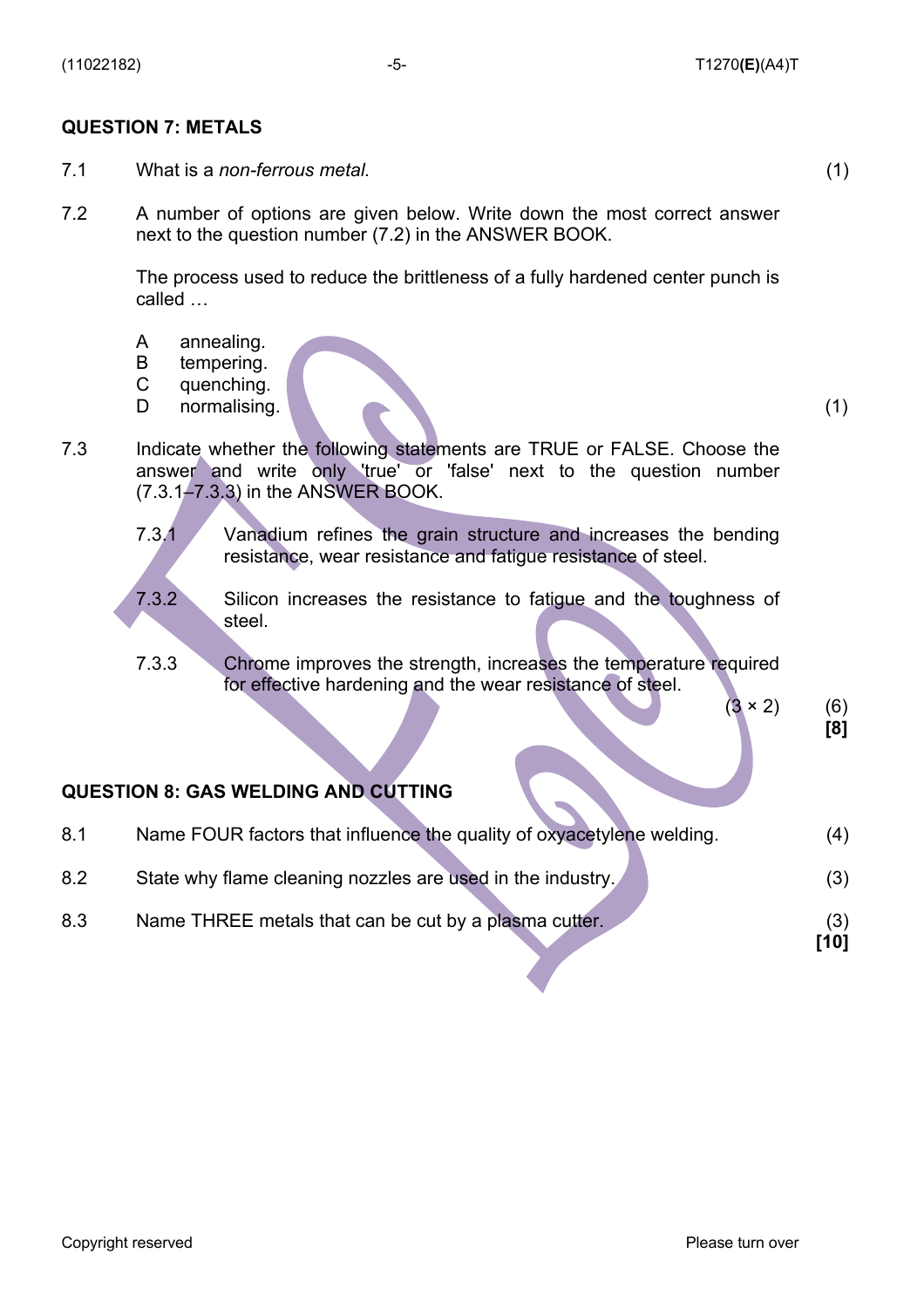## **QUESTION 9: ARC WELDING**

- 9.1 Make a drawing of the following and then describe each of these welding terms next to the question number (9.1.1–9.1.3):
	- 9.1.1 Deposited metal
	- 9.1.2 Electrode
	- 9.1.3 Penetration

 $(3 \times 3)$  (9)

- 9.2 Make a drawing of the following and then give a description of each of these welding terms next to the question number (9.2.1–9.2.3):
	- 9.2.1 Weld zone
	- 9.2.2 Parent metal
	- 9.2.3 Reinforcement

 $(3 \times 2)$  (6) **[15]**

# **QUESTION 10: CALCULATION AND PLANNING**

| 10.1 |               | Calculate the mass of metal for the manufacturing of 120 finished trays $-$<br>800 mm long, 380 mm wide and 100 mm deep. |        |               |
|------|---------------|--------------------------------------------------------------------------------------------------------------------------|--------|---------------|
|      | mm thickness. | The trays are made of 5 mm mild steel plate with a mass of 7,85 kg/m <sup>2</sup> per                                    |        | (10)          |
| 10.2 |               | TABLE 1 in the ADDENDUM (attached), shows a weight table.                                                                |        |               |
|      |               | Determine the mass of the following plates from the given table:                                                         |        |               |
|      | 10.2.1        | $150 \times 16 \times 4000$ mm long                                                                                      |        | (2)           |
|      | 10.2.2        | $400 \times 25 \times 450$ mm long                                                                                       |        | (3)<br>$[15]$ |
|      |               |                                                                                                                          | TOTAL: | 100           |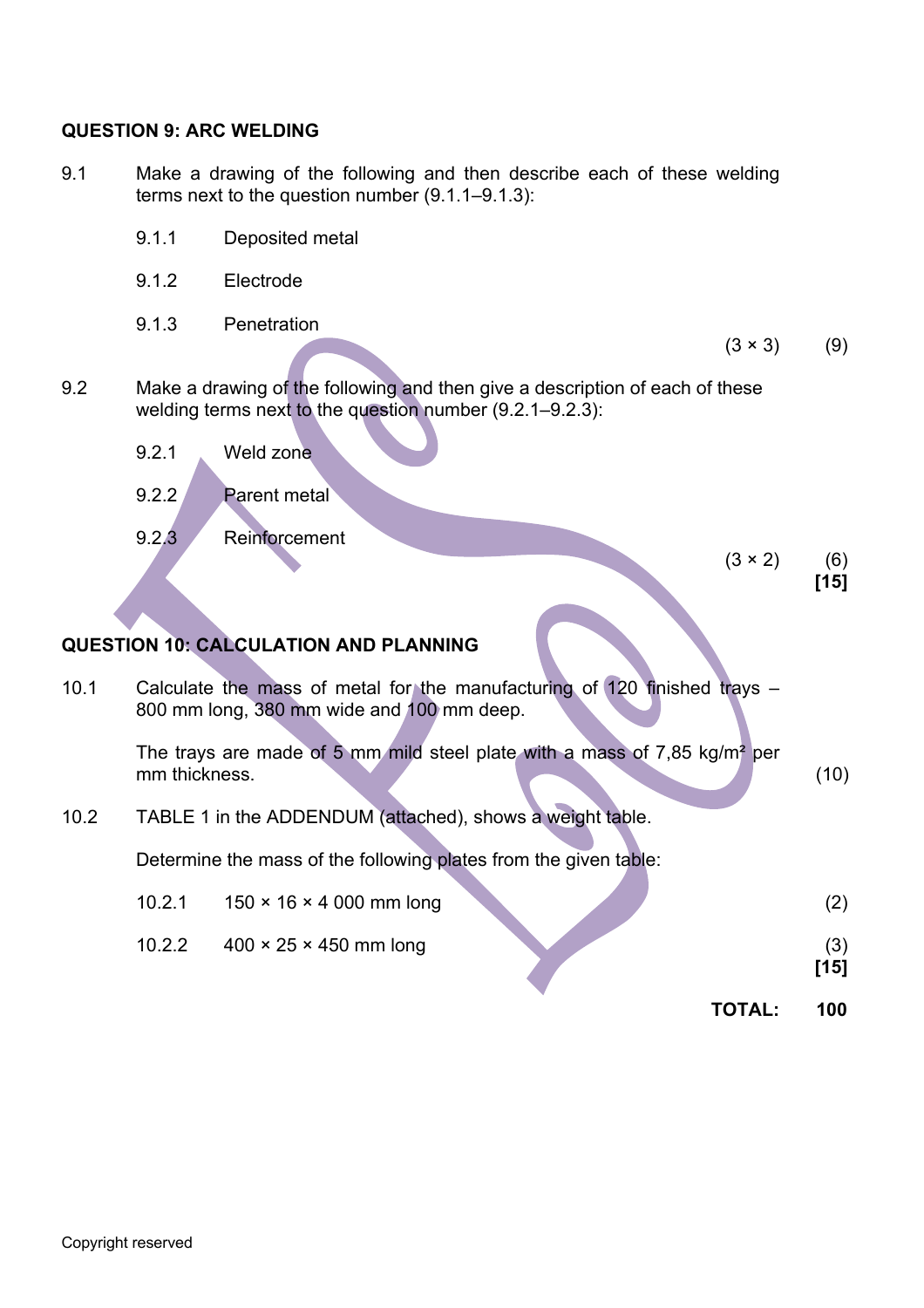# **DIAGRAM SHEET A**



**FIGURE 2**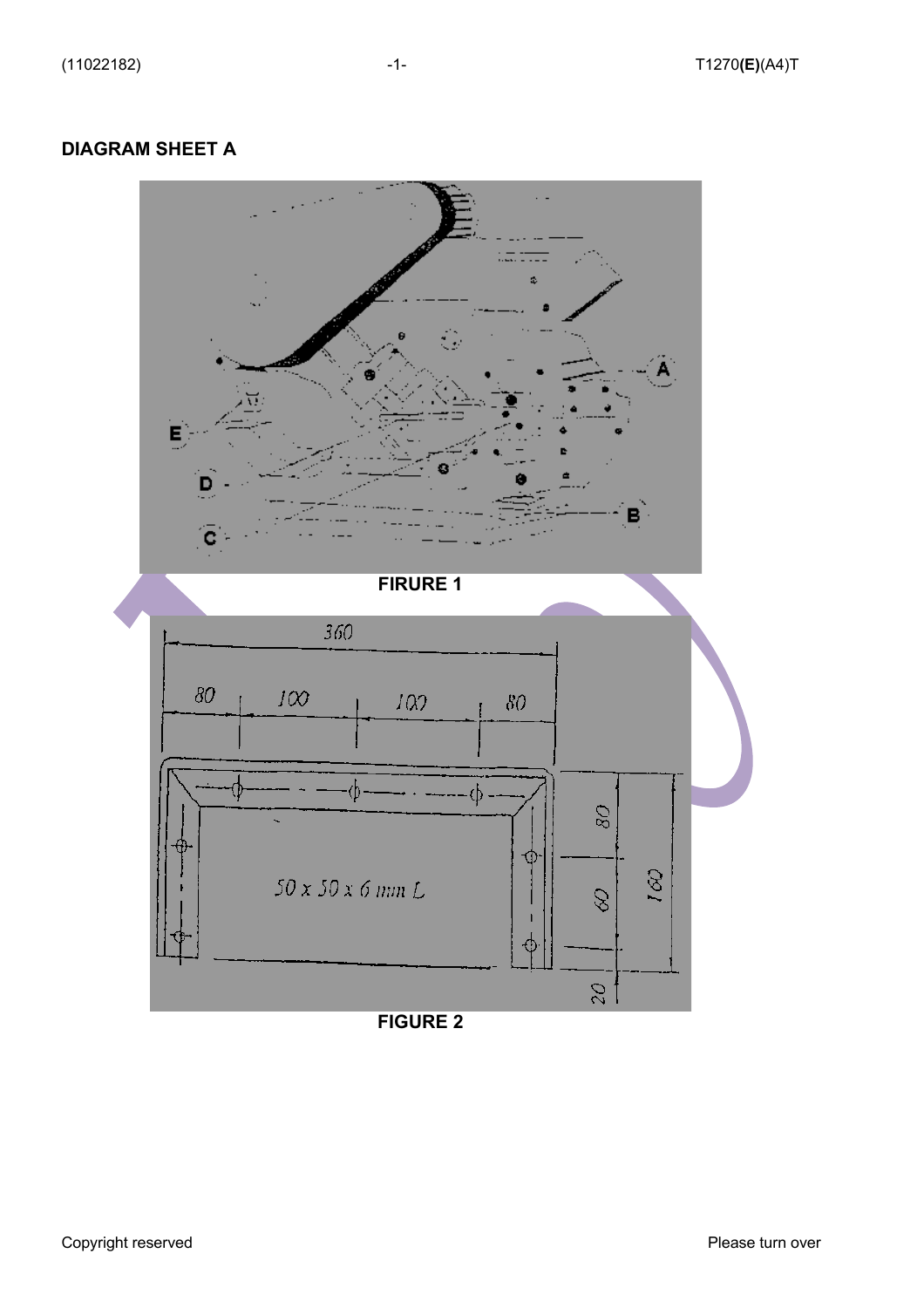# **DIAGRAM SHEET B**

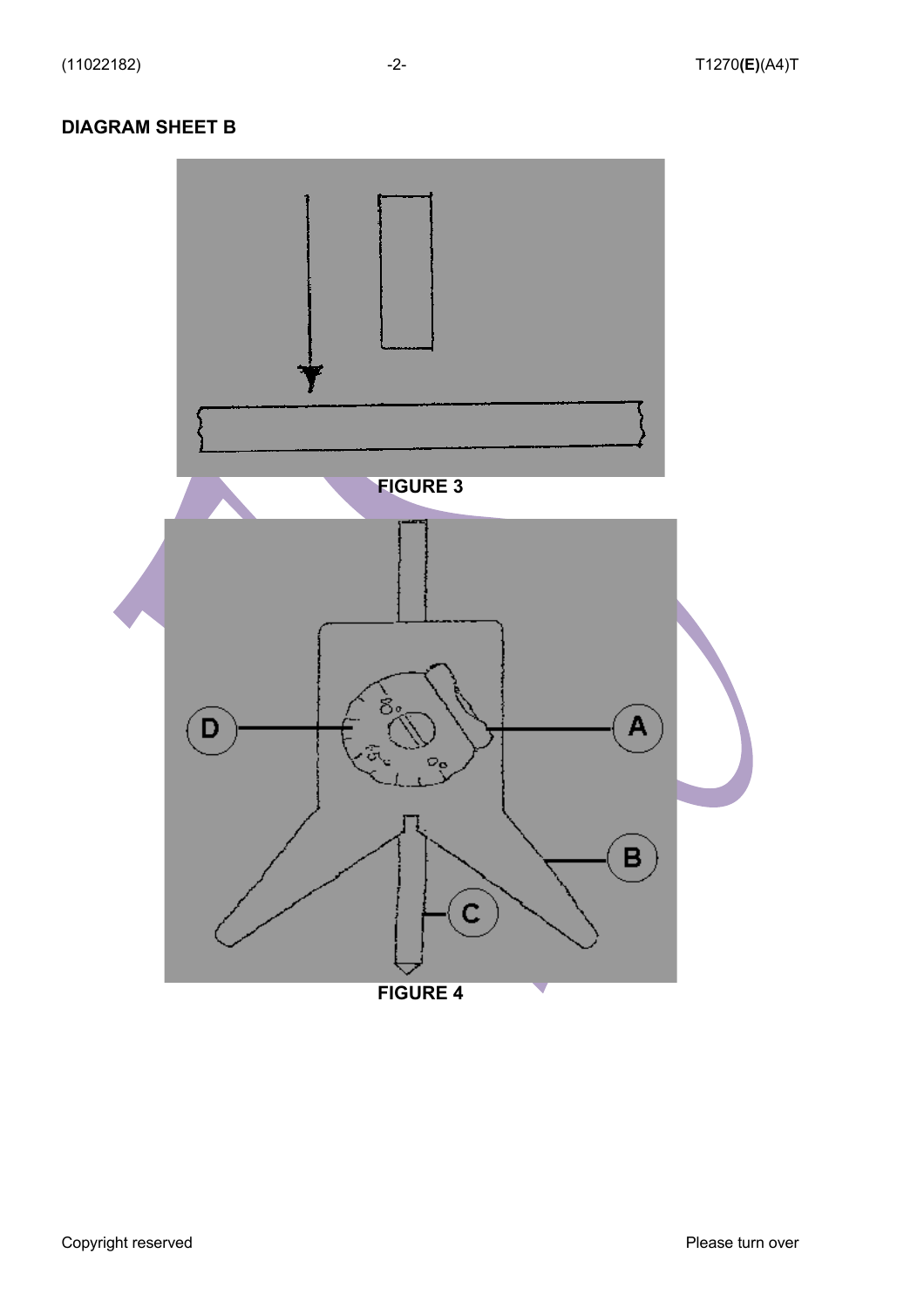# **DIAGRAM SHEET C**